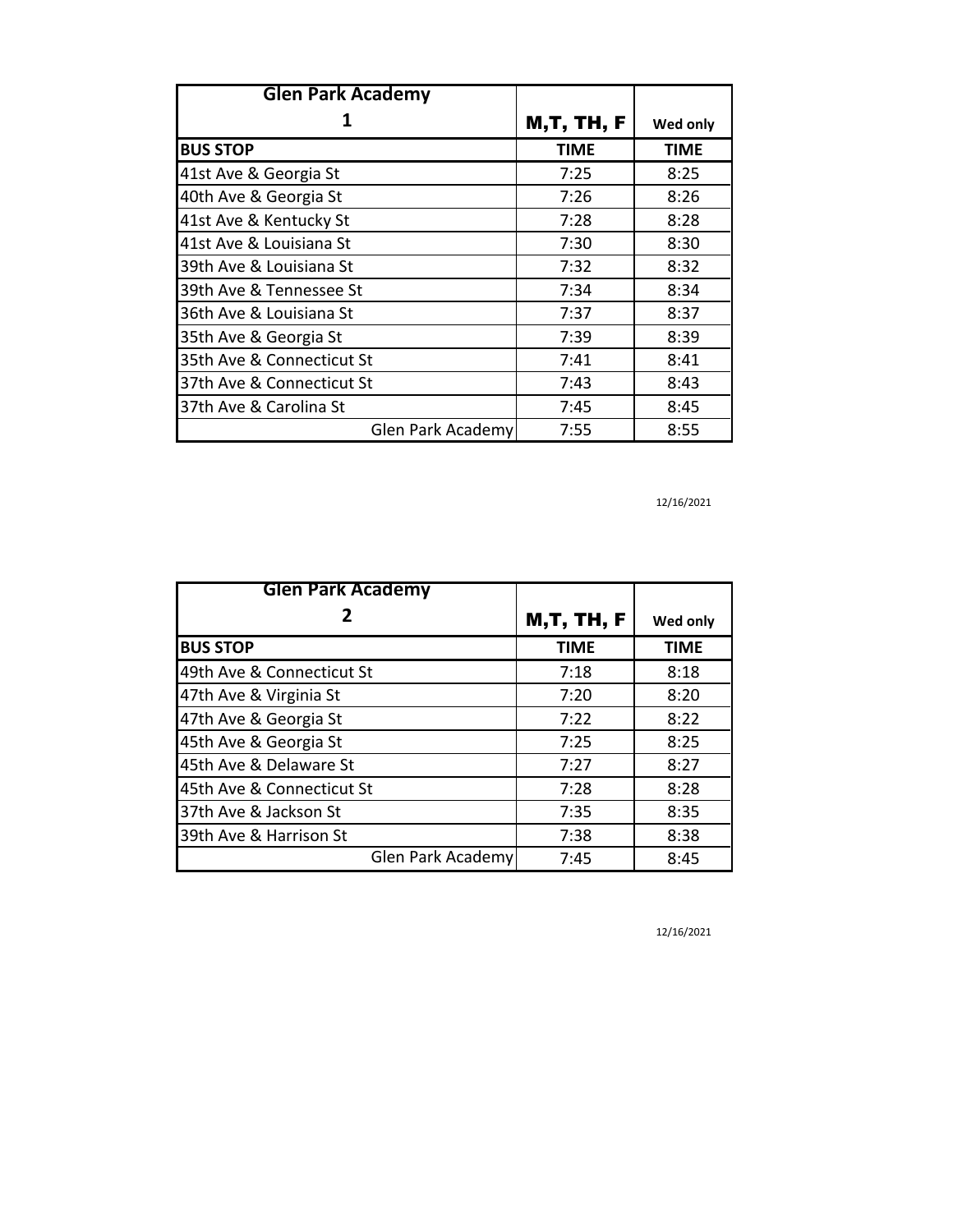| <b>Glen Park Academy</b>   |                   |             |
|----------------------------|-------------------|-------------|
| 3                          | <b>M,T, TH, F</b> | Wed only    |
| <b>BUS STOP</b>            | <b>TIME</b>       | <b>TIME</b> |
| 35th Ave & Pierce St       | 7:11              | 8:11        |
| 35th Ave & Tyler St        | 7:12              | 8:12        |
| 35th Ave & Adams St        | 7:14              | 8:14        |
| 53rd Ave & Broadway        | 7:21              | 8:21        |
| 52nd Ave & Delaware St     | 7:24              | 8:24        |
| 52nd Ave & Georgia St      | 7:27              | 8:27        |
| 50th CT & Ohio CT          | 7:30              | 8:30        |
| 51st Ave & Tennessee St    | 7:32              | 8:32        |
| 51st Ave & Vermont St      | 7:34              | 8:34        |
| 49th Ave & Rhode Island St | 7:37              | 8:37        |
| 49th Ave & Georgia St      | 7:38              | 8:38        |
| 49th Ave & Maryland St     | 7:40              | 8:40        |
| 51st Ave & Virginia St     | 7:43              | 8:43        |
| Glen Park Academy          | 7:45              | 8:45        |

11/4/2021

| <b>Glen Park Academy</b> |                   |             |
|--------------------------|-------------------|-------------|
| 4 (PM)                   | <b>M,T, TH, F</b> | Wed only    |
| <b>BUS STOP</b>          | <b>TIME</b>       | <b>TIME</b> |
| 35th Ave & Pierce        |                   |             |
| 35th Ave & Tyler St      |                   |             |
| 35th Ave & Adams St      |                   |             |
| 37th Ave & Madison St    |                   |             |
| 37th Ave & Jackson St    |                   |             |
| 37th Ave & Fillmore St   |                   |             |
| 37th Ave & Johnson St    |                   |             |
| 39th Ave & Harrison St   |                   |             |
|                          |                   |             |
|                          |                   |             |
|                          |                   |             |

11/12/2021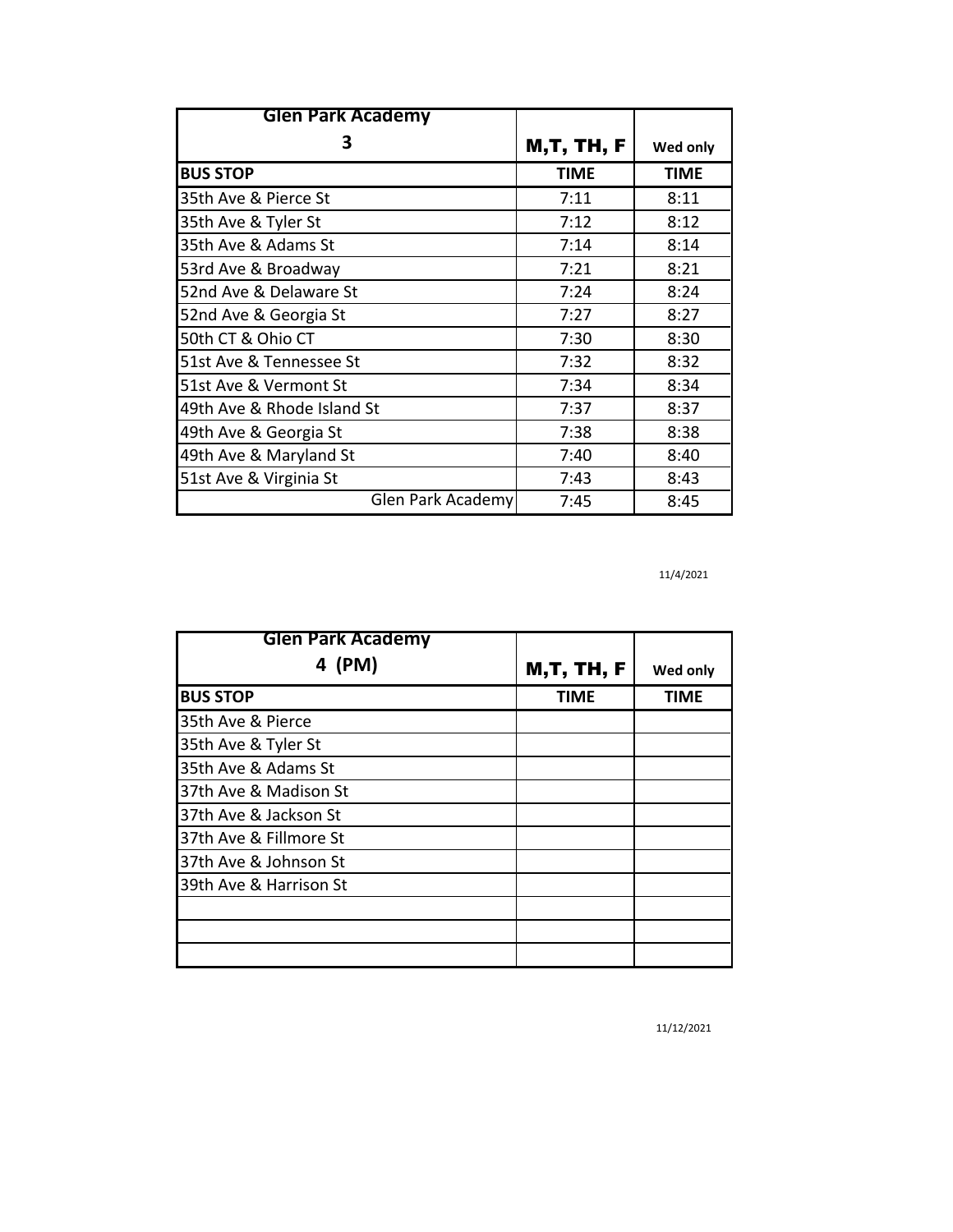| <b>Glen Park Academy</b> |                   |             |
|--------------------------|-------------------|-------------|
| 5                        | <b>M,T, TH, F</b> | Wed only    |
| <b>BUS STOP</b>          | <b>TIME</b>       | <b>TIME</b> |
| 41st Ave & Johnson St    | 7:13              | 8:13        |
| 41st Ave & Pierce St     | 7:14              | 8:14        |
| 41st Ave & Tyler St      | 7:15              | 8:15        |
| 43rd Ave & Buchanan St   | 7:18              | 8:18        |
| 44th Ave & Johnson St    | 7:19              | 8:19        |
| 45th Ave & Pierce St     | 7:40              | 8:40        |
| 47th Ave & Johnson St    | 7:22              | 8:22        |
| 37th Ave & Fillmore St   | 7:24              | 8:24        |
| 37th Ave & Johnson St    | 7:25              | 8:25        |
| 47th Ave & Tyler St      | 7:30              | 8:30        |
| Glen Park Academy        | 7:45              | 8:45        |

11/12/2021

| <b>Glen Park Academy</b>               |                   |             |
|----------------------------------------|-------------------|-------------|
| 6                                      | <b>M,T, TH, F</b> | Wed only    |
| <b>BUS STOP</b>                        | <b>TIME</b>       | <b>TIME</b> |
| 41st Ave & Washington St               | 7:27              | 8:27        |
| 41st Ave & Jackson St                  | 7:28              | 8:28        |
| 43rd Ave & Madison St                  | 7:30              | 8:30        |
| 43rd Ave & Adams St                    | 7:31              | 8:31        |
| 45th Ave & Washington St               | 7:36              | 8:36        |
| 45th Ave & Adams St                    | 7:37              | 8:37        |
| 45th Ave & Madison St                  | 7:38              | 8:38        |
| 45th Ave & Harrison St                 | 7:39              | 8:39        |
| 48th Ave & Van Buren St                | 7:42              | 8:42        |
| 52nd DR & Harrison St (Tiberon Trails) | 7:44              | 8:44        |
| 47th Ave & Madison St                  | 7:46              | 8:46        |
| Glen Park Academy                      | 7:52              | 8:52        |

1/12/2022